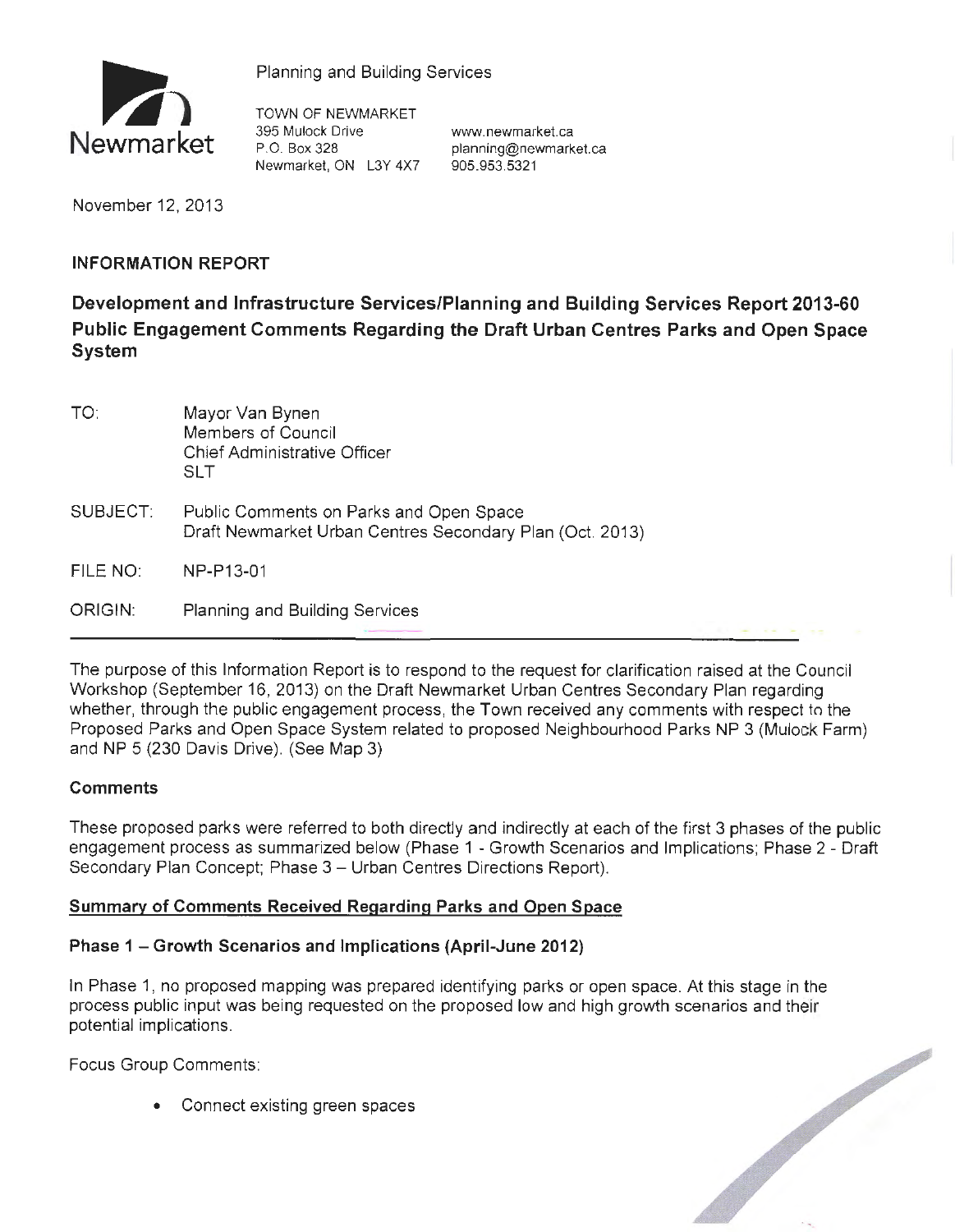• The comment that parks and open space connecting the north side of Davis Drive through to the south side connecting into Haskett Park was raised numerous times.

NEAC Comments:

• It is vital that greenspace be incorporated into the Plan ... Integration of greenspace with existing trails is important.

Youth Groups:

- Ranked parks and open space as the top priority within the Urban Centres
- Keep Newmarket green lots of gardens, benches, parks and ponds
- Mulock farm should be a park
- Open space needed to connect north of Haskett Park to Davis Drive

The full document containing the comments received in Phase 1 can be viewed on the Town's web site at: http://www.newmarket.ca/en/townhall/resourcelibrary/120820 Phase1SummaryofComments.pdf

# **Phase 2 Draft Secondary Plan Concept (October - November 2012)**

The Draft Concept identified a Neighbourhood Park at the location of 212 and 230 Davis Drive, and also identified the Mulock Farm property as a park (See attached Map 1).

Focus Group and Public comments:

- Neighbourhood parks are located along the transit routes. In addition to breaking up the urban landscape it is helpful for the shifting demographics. My biggest concern is their connection to other traditional parks in Town by walking, transit, etc.
- I like the concept of distribution, even distances between (parks and open spaces) I would like to see connections to existing green spaces and parks.
- Parks are unconnected- can that be remedied?

Staff also notes that the owner of 212 Davis Drive (Bridon Baker Developments Inc.) objected to the identification of their property as part of the Parks and Open Space System in the Draft Development Concept. The correspondence from Bridon Baker Developments Inc. and staff's response is attached under Attachment 1.

# **Phase 3 Urban Centres Directions Report May (May 2013)**

The proposed park on the Mulock Farm continued to be identified, but the proposed park on 212 and 230 Davis Drive was not identified on the mapping as part of the Parks and Open Space System. (See Map 2) The Davis Drive park was not identified on the map because an applicant (Rose Corp.) had approached staff with a proposed application that was expected to be dealt with imminently as a Site Plan Application under the current Zoning By-law permissions.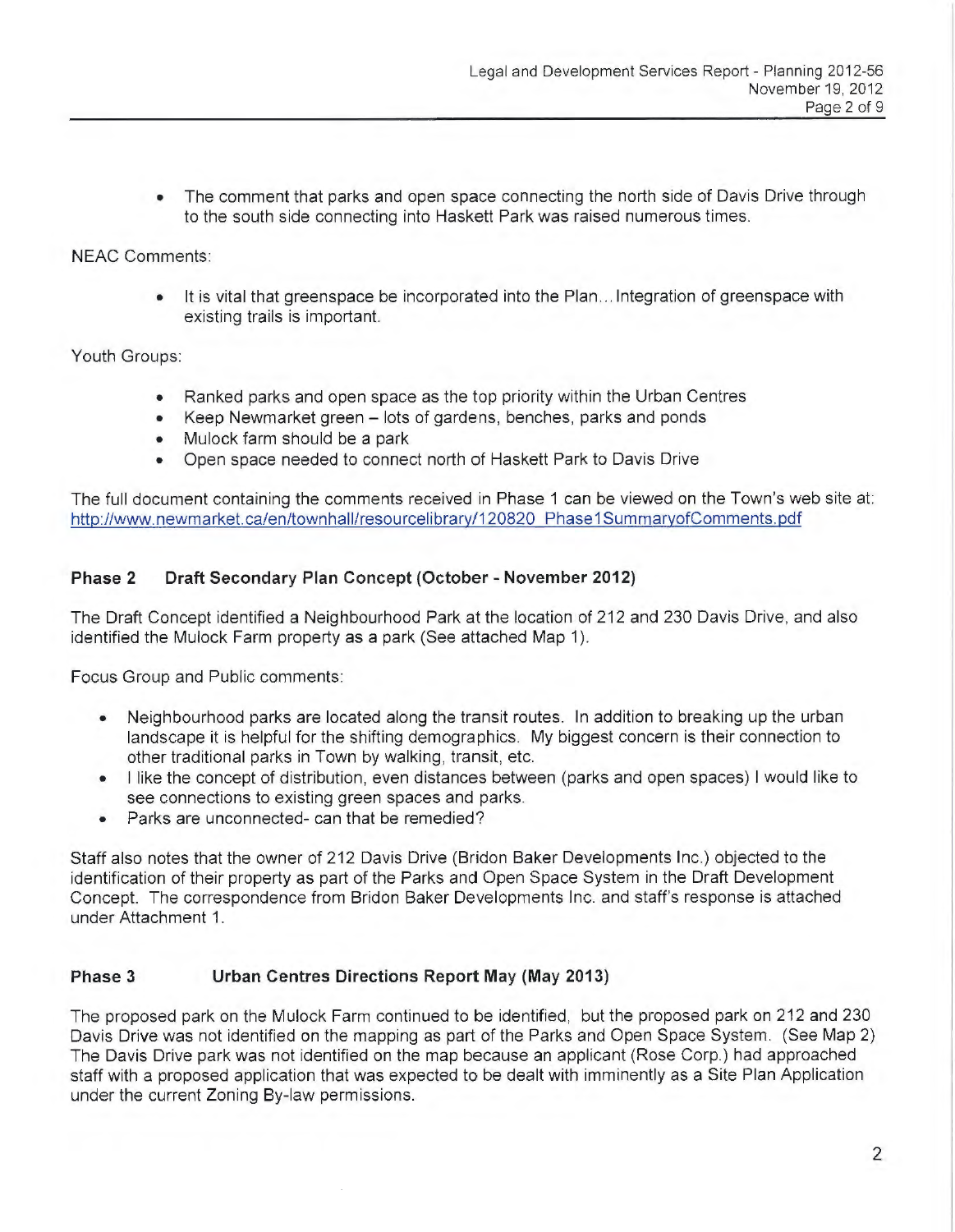Public Comments:

- Protect for more connectivity between parks
- Include new parks and open space
- Create more linkages between green spaces, trails and pathways
- Provide for more usable parkland to including children's play areas
- Parks are too small to create usable space
- What happened to the parkette next to Yonge North Well
- Urban Agriculture- community garden space need to be considered/included
- No parks in Bristol Road Area (except near schools)

## **Phase 4 Draft Newmarket Urban Centres Secondary Plan (October 2013)**

Since Phase 3, the owners of 230 Davis Drive, have indicated they are not interested in redevelopment in conjunction with the Bridon Baker lands discussed under Phase 3, therefore the Draft Secondary Plan reestablished the Parks and Open Space designation on 230 Davis Drive and maintained the proposed designation on the Mulock Farm.

The Draft Newmarket Urban Centres Secondary Plan therefore identifies both NP 3 (Mulock Farm) and NP 5 (230 Davis Drive) as Neighbourhood Parks. (See Map 3)

In view of the strong public support, staff maintains these two parks are strategically located to ensure the long term parks standard within the Town can be achieved through intensification.

Senior Planner - Policy **Assistant Director of Planning** Planning and Building Services Planning and Building Services

Richard Nethery, B.E.S., MCIP, RPP Rob Prentice Director of Planning and Building Services Development and Infrastructure Services

Marion Plaunt, MES, MCIP, RPP Jason Unger, B.E.S., M.PI., MCIP, RPP

Commissioner Development and Infrastructure Services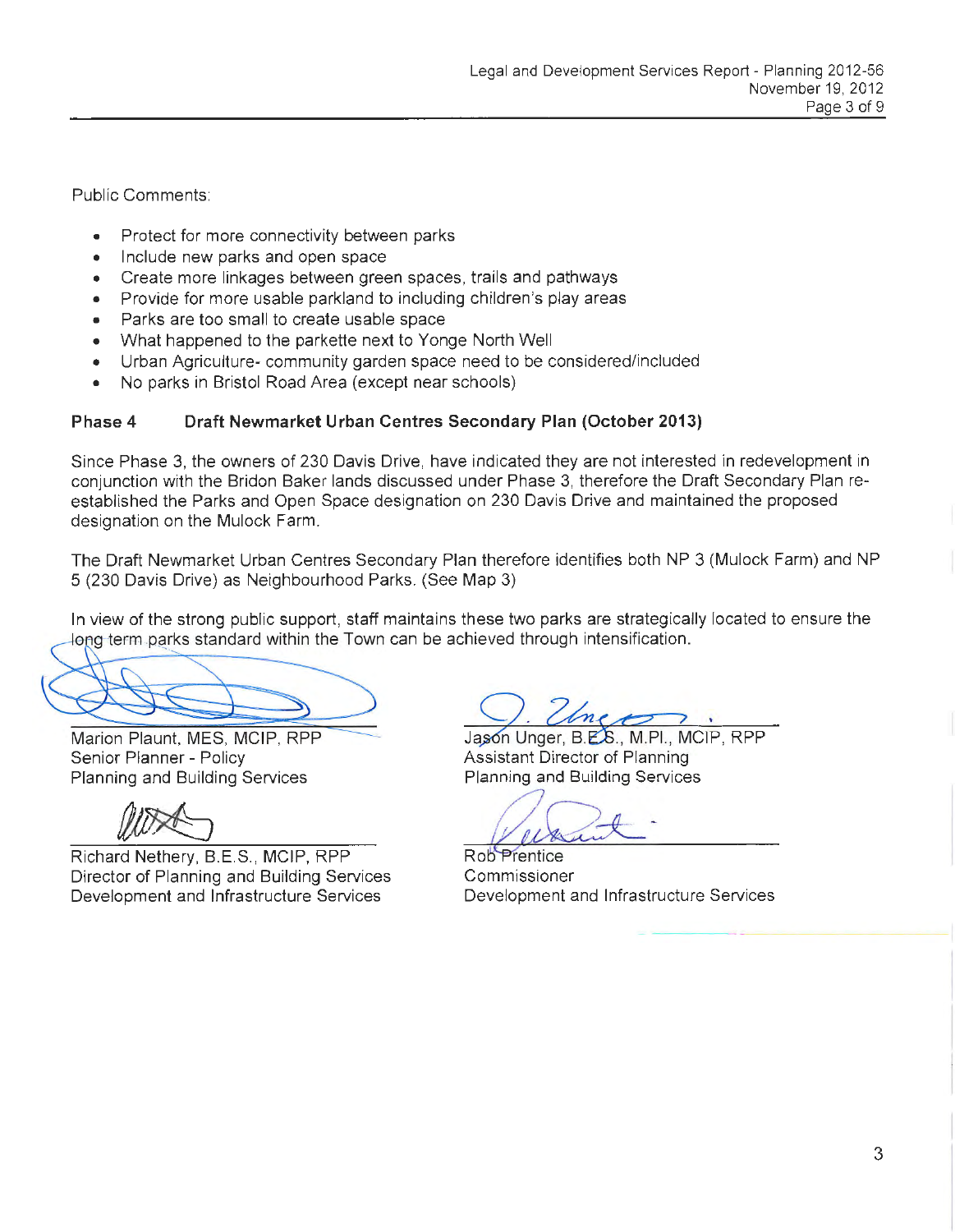# **Attachment 1**

#### **Bridon Baker Developments Inc. 65 The East Mall, Etobicoke, ON M8Z 5W3**

October 15, 2012

Marion Plaunt Senior Policy Planner Town of Newmarket

Dear Ms. Plaunt

I am the owner of lands on the south side of Davis Drive, east of Yonge Street, being Part of Lot 4, Plan 32, further described as Part 1, Plan 65R-21851, Town of Newmarket.

I have received the Newmarket Phase 2 Draft Urban Centres Secondary Plan, and object to the identification of my lands therein as "Neighbourhood Parks". The identification of lands in private ownership as a public park is wholly inappropriate. Pursuant to a decision of the Ontario Municipal Board dated February 13, 2004, these lands have been zoned RM4 - Municipal Family Residential Fourth, to permit a stacked townhouse development. It remains my intention to redevelop these lands for residential intensification.

Please provide me with written notice of all future steps/decisions in this matter.

Thank you for your attention in this matter.

Sincerely,

Brian E. Baker President & CEO cc: Signe Leisk, Cassels Brock & Blackwell LLP.

Tel: 416-537-2604 #241 Email: Bribak@Hotmail. com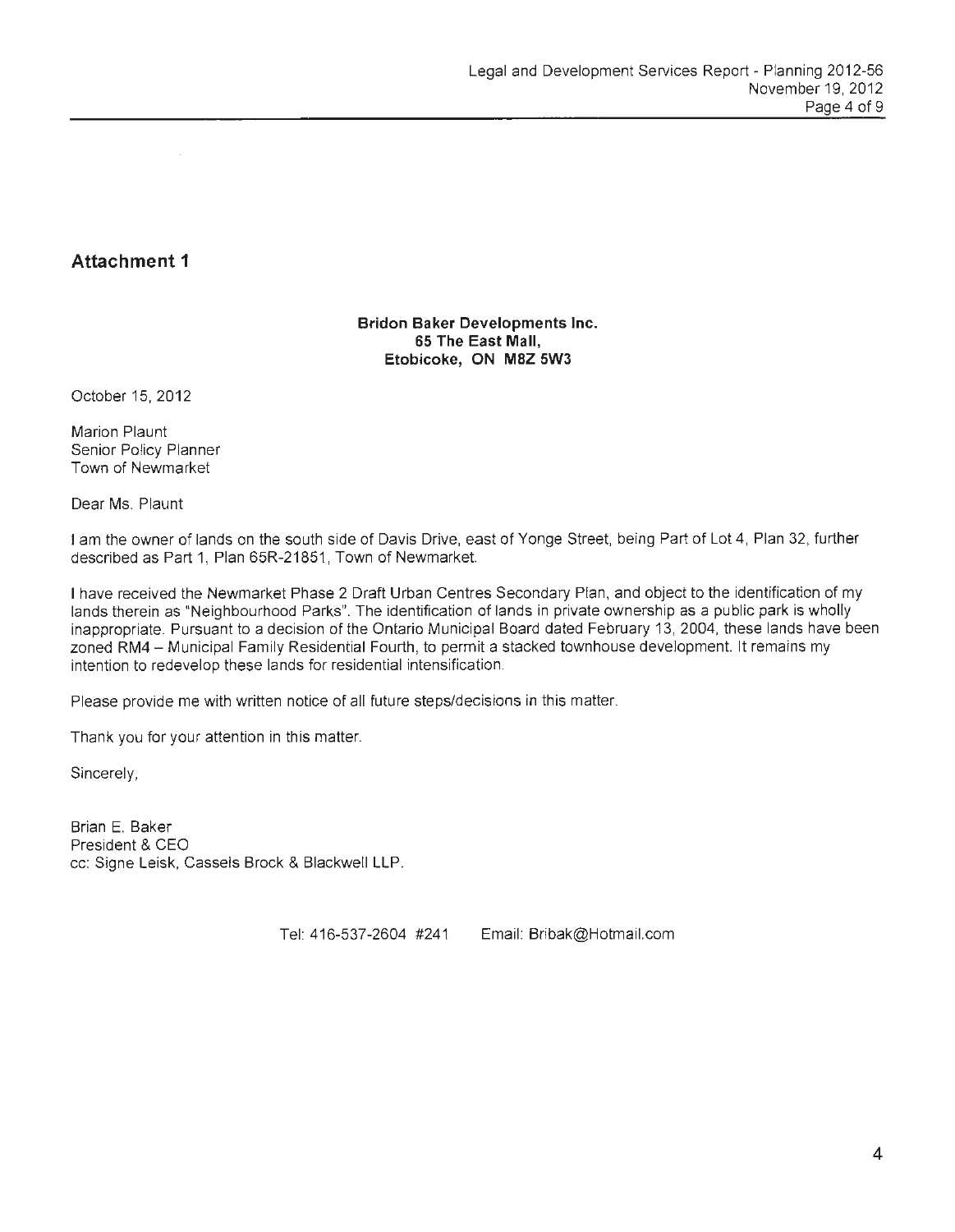

#### PLANNING AND BUILDING SERVICES

395 Mulock Drive planning@newmarket.ca P.O. Box 328, STN Main T: 905.953.5321 Newmarket. ON L3Y 4X7 F: 905.953.5140

Town of Newmarket www.newmarket.ca

November 6, 2012

Brian E. Baker President &CEO Briden Baker Developments Inc. 65 The East Mall ETOBICOKE, ON M8Z 5W3

Dear Mr. Baker:

#### Re: Newmarket Urban Centres Secondary Plan Process

Thank you for your letter to the Town expressing concern regarding the identification of your lands as part of the proposed neighbourhood parks system through the Draft Secondary Plan Concept developed as part of the Newmarket Urban Centres Secondary Plan process.

Your comments will be considered in the development of the next phase in the planning process, e,g., the development of the Draft Secondary Plan Directions, which we plan to release for further public input in early 2013.

As you may appreciate, the provision of parkland and pedestrian linkages will be integral to the livability and the future sense of place within Newmarket's Urban Centres. The Draft Concept proposes a significant increase in residents within the Centres. For example, the October 2012 Draft Concept provided for intensification that would see approximately 25,000 new residents with the Urban Centres alone. This is a significant increase from the approximately 2,000 residents that live there today.

Through the Spring 2012 engagement regarding the development of Phase 1- Growth Scenarios toward the development of the Secondary Plan, the top three priorities identified through this process were:

Walkability - ensure the Urban Centres are well connected with the community as well as internally to facilitate walkability;

Create open spaces and ensure environmental sustainability - provide for open spaces and parks as well as urban squares - lots of "breathing spaces" within the urban form; and

Attractive public realm – ensure that the public spaces are attractive, functional, and provide for  $\sim$ as well as urban squares – lots of "breathing spaces" within the urban form; and<br>Attractive public realm – ensure that the public spaces are attractive, functional, and provide for<br>aesthetic opportunities, including public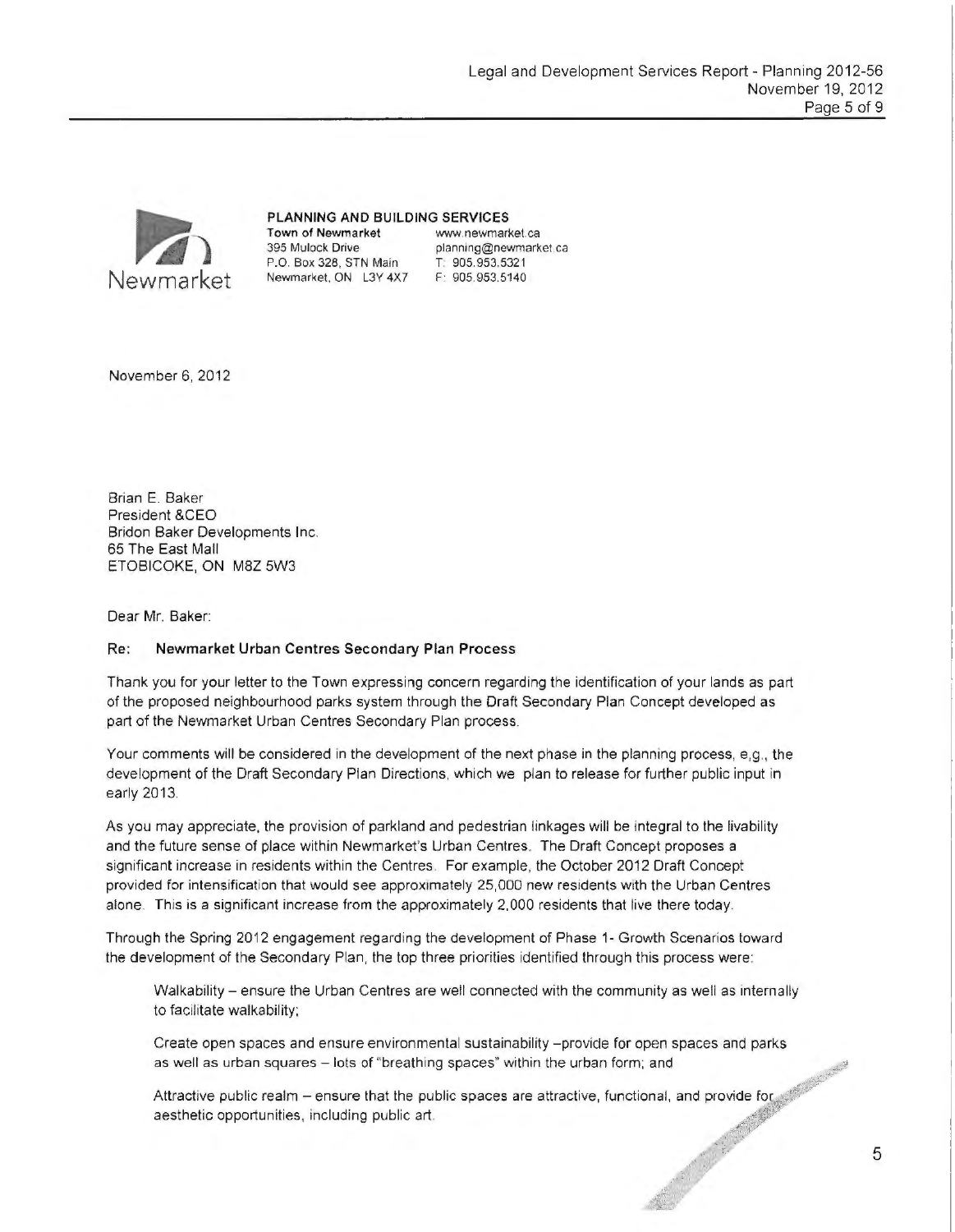A complete summary of the comments received through the Phase 1 engagement can be reviewed on the Town 's web site at the following link:

#### http://www.newmarket.ca/en/townhall/resourcelibrary/120820 Phase1SummaryofComments.pdf

The Draft Concept for the Secondary Plan builds upon the comments received in Phase 1. The Draft Concept was released to obtain early feedback from the landowners and/or their representatives , as well as the public on all component, including the identification of parkland and pedestrian linkages.

We appreciate your concerns and welcome the opportunity to meet with you at your convenience to discuss them further as we develop the Draft Directions. Please contact the undersigned to set up an appropriate time.

Further to your request. we have included you on our list of those to be notified throughout the Secondary Plan process.

Sincerely,

Marion Plaunt, MES, MCIP, RPP Senior Planner, Policy Tel 905 953-5300 Ext. 2459 mplaunt@newmarket.ca

CC: Mayor Van Bynen **Councillors** Bob Shelton, CAO Andrew Brouwer, Town Clerk Rick Nethery, Director of Planning and Building Services Jason Unger, Assistant Director, Planning Services Jason Thorne, planning Alliance Signe Leisk, Cassels Brock & Blackwell, LLP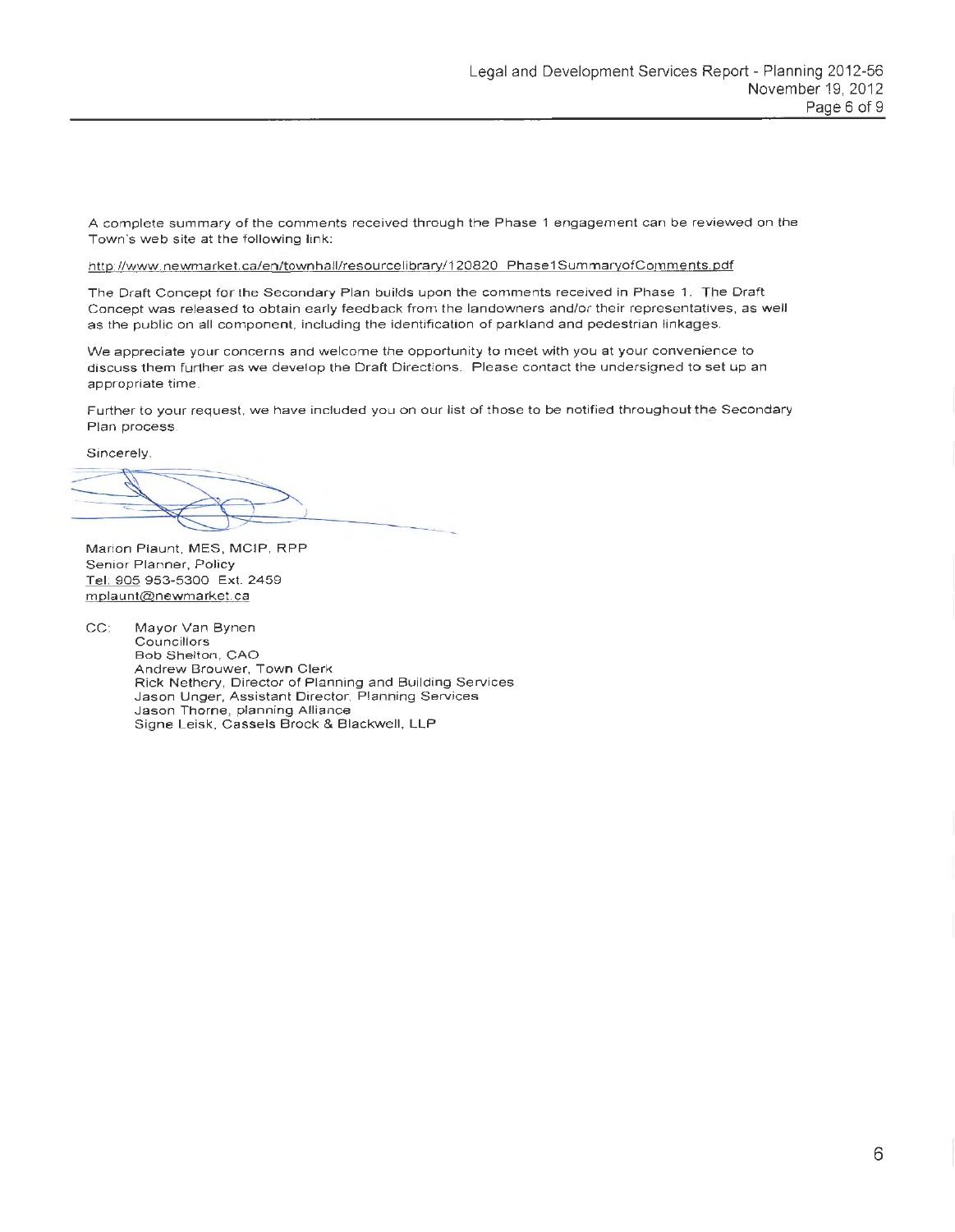Legal and Development Services Report - Planning 2012-56 November 19, 2012 Page 7 of 9



7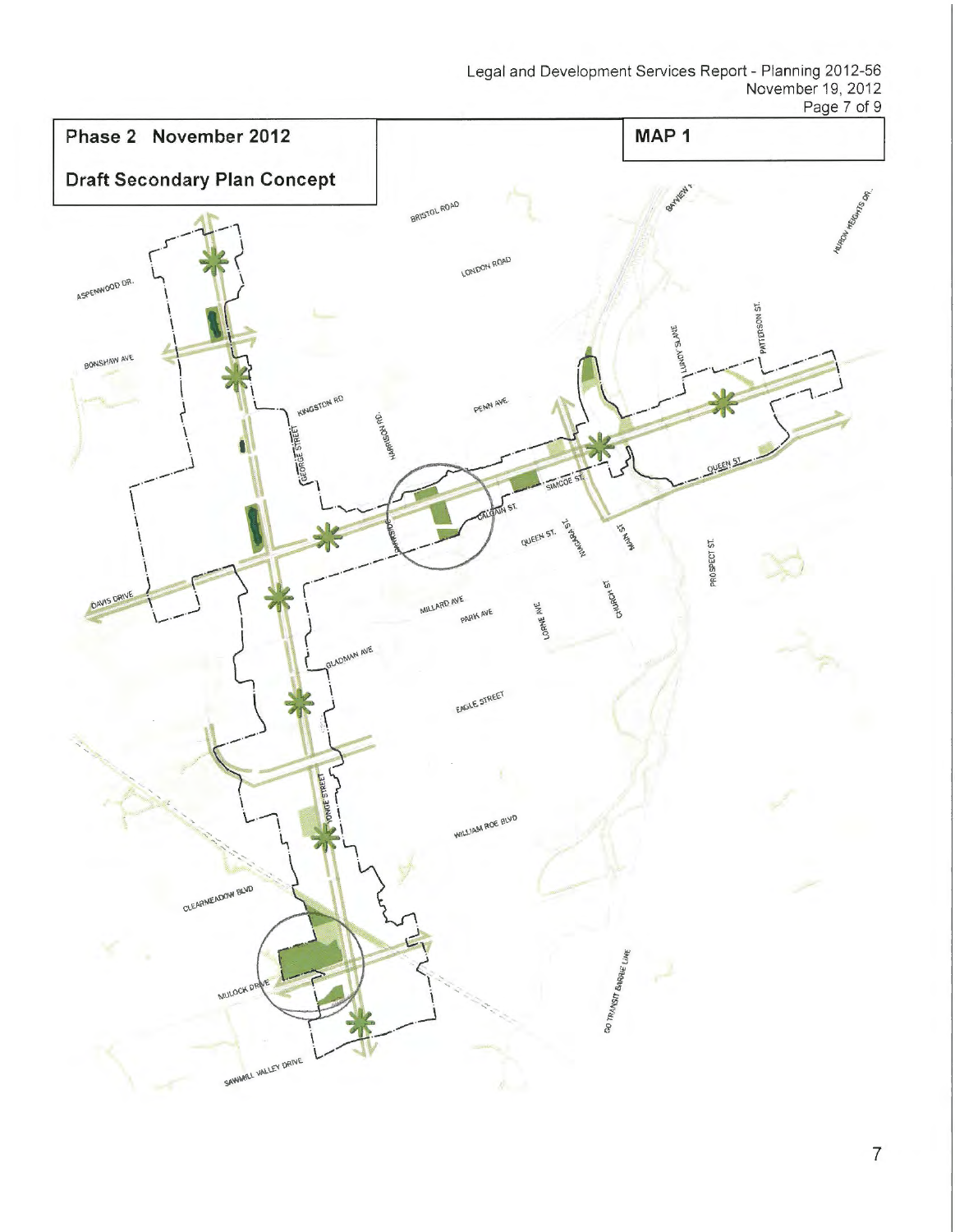